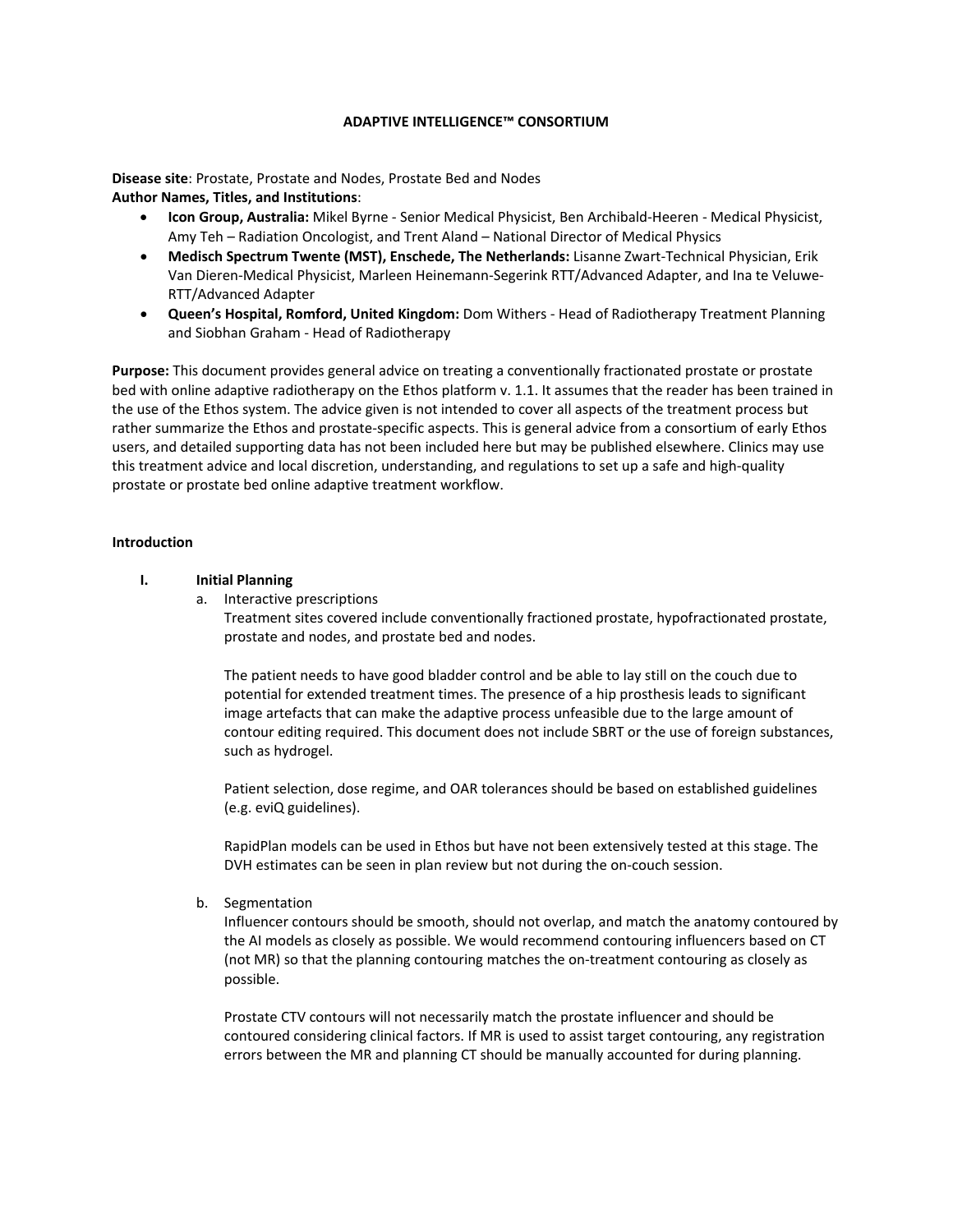The organs contoured are the Prostate, Seminal Vesicles, Bladder, Rectum, Femoral heads, Sigmoid colon, Penile bulb, Bowel bag (if treating nodes). No AI-based contouring is available in the contouring workspace at this stage.

In some situations, breaking large target structures (e.g., pelvic nodes) into smaller sections has resulted in better contour propagation in an adaptive fraction.

All centers involved in this paper are using standard IGRT margins at this stage. Each individual clinic should understand its workflows before changing margins. While the contribution from interfraction motion may be reduced from margin calculations, intrafraction motion has the potential to increase due to issues such as longer treatment times caused by CBCT image quality, quality of influencer generation/delineation, or quality of structure propagation. The CTV contouring uncertainty may also increase depending on the staff mix available at the treatment console.

PTV margins should be added in the planning directive workspace (rather than contouring) so that they are recalculated daily based on the propagation of the CTV, which can be verified by checking margin calculation in the contouring workspace.

The sigmoid colon is poorly propagated by the adaptive session due to limitations of deformable image registration in low contrast regions. Some users have found a 5mm PRV is useful for the sigmoid colon to ensure the dose to the sigmoid is clinically acceptable without the need for daily adjustment of the structure in the adaptive workflow. However, this method can unnecessarily compromise coverage.

c. Dose Preview

The Dose Preview uses a 9 field IMRT geometry to indicate a dose distribution that can define patient-specific priorities. However, it should be noted that plan creation uses the objective priority list to reoptimize the plan from the beginning. Incorporation of MLC geometry, field arrangement, more accurate dose calculation algorithm, plan normalization, and machine limitations can result in large dosimetry changes between the Dose Preview and Plan Review.

Good results have been found by prioritizing CTV/PTV coverage and maximum doses to OARs in the priority 1 category. Other important goals that need to be evaluated on treatment are put in level 2, and less important goals are in levels 3 and 4. We recommend that the number of level 1 and 2 goals are minimized to those that will determine plan selection during adaptive treatment, as only these will be displayed to users on treatment. Presenting unnecessary goals during the plan evaluation step can lengthen the plan selection process.

Users should be mindful of too many goals that do not fulfill physician's intent. The smart optimizer in Ethos is incompatible with conflicts between high-priority planning directives, and users have found that such conflicts can result in poorer quality plans with minimal optimization of lower priority structures. This is particularly problematic in adaptive treatments where the optimization re-occurs on every fraction.

Hotspots can be controlled by adding a maximum dose goal constraint. This issue can be further improved by avoiding the use of a point maximum goal and instead using a larger volume constraint (e.g., 1cc).

d. Plan Generation and Review

Best results have been found in the current version of Ethos for IMRT plans, with plan quality equivalent to Eclipse generated plans. The typical number of treatment fields used by centers participating in this workgroup ranges from 7 to 12; however, when determining the number of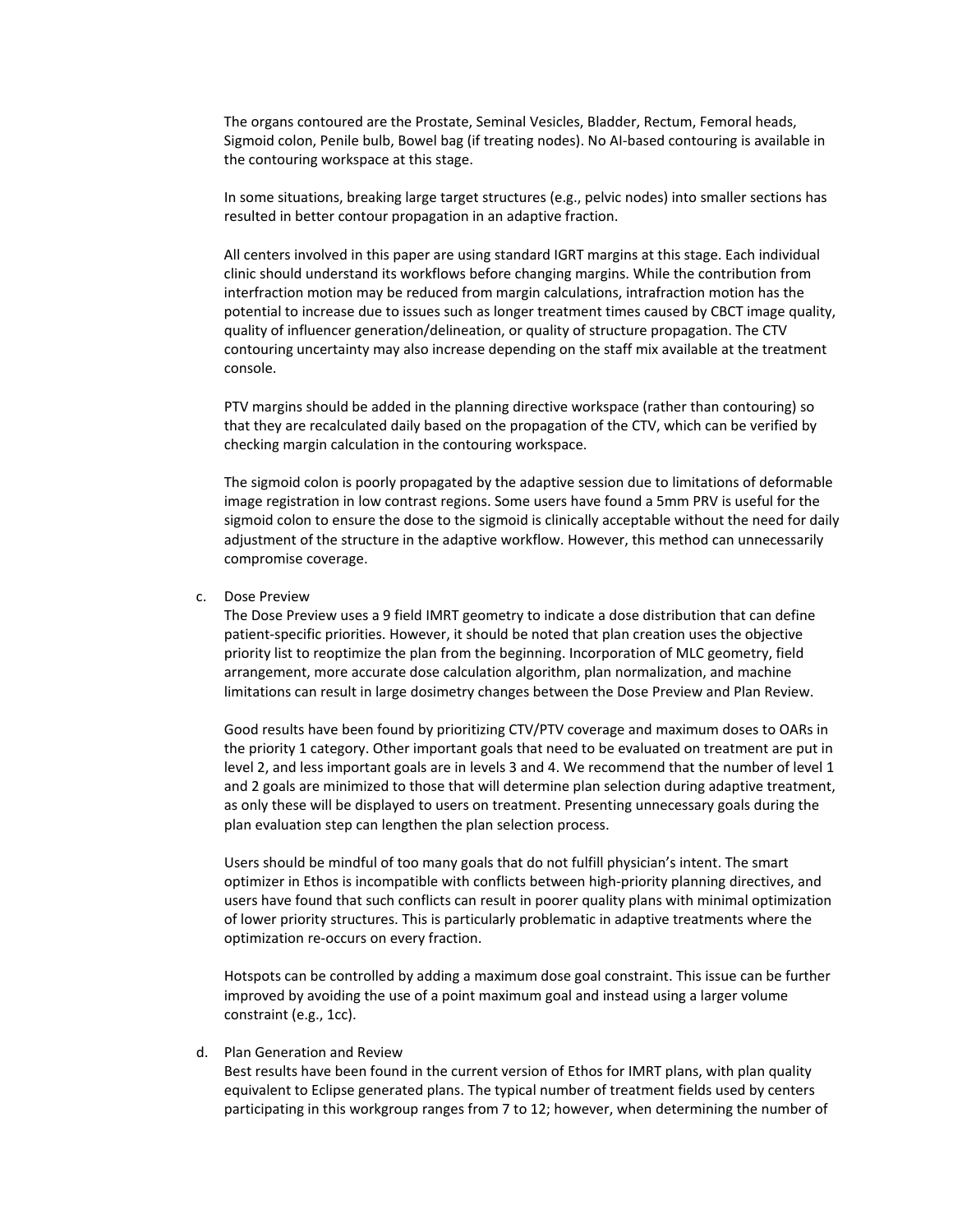beams, the planner should consider differences in dosimetric plan quality and the additional treatment time required for plans with more beams. Additional beams can increase time for optimization, calculation, QA, and delivery.

The MU/Gy of Ethos plans tends to be higher than that of equivalent plans in Eclipse. For example, an intact prostate in Eclipse treated with IMRT on a Halcyon would require 300- 400MU/Gy, compared to 400-500MU/Gy in Ethos.

Eclipse would only be used if the beam arrangement or isocenter position is unsuitable, such as for a hip prosthesis case. The beam arrangement or isocenter can be determined in Eclipse, while the plan optimization would still take place in Ethos. Using Ethos for the adaptive optimization that occurs on treatment can be fine-tuned during the planning process, and the plans generated on treatment will be consistent with the planning result.

e. Pre-treatment patient-specific QA

The QA requirements used will vary based on local institutional practices, regulations, and billing requirements. Since measurement-based QA is not feasible for an online adaptive workflow, calculation-based methods are required. Extensive verification of Mobius and how it may impact the user's quality control program is recommended. We refer the reader to AAPM TG218 and the Ethos QA whitepaper for more information on patient-specific QA.

f. Documentation

A placeholder plan can be created in Aria for scheduling, dose tracking, and activity capture purposes. Ideally, compatibility between Ethos and Eclipse would allow importing the reference plan for ARIA scheduling. The RT intent report and the plan report can also be exported into Aria.

### g. Team member roles and workflow

Team member roles for standard radiation oncology treatments vary greatly between countries, particularly in treatment planning. The skillset of each staff group will influence how the clinic manages adaptive treatments. For further discussion of roles during treatment, we refer the reader to the treatment competency and roles whitepaper.

## h. Recommendations for contouring and treatment planning

Contouring should conform to published guidelines or departmental protocol. When contouring the anatomy for adaptive plans, it is important to consider how the structure will be created in an adaptive session. Identical contours on the planning CT can behave differently during the treatment session depending on whether AI creates them, propagated using an elastic DIR, propagated using a structure-guided DIR, or created from derived structure operations.

## **II. On-couch Adaptation**

a. Patient setup and iCBCT

Online adaptive potentially allows reduced bladder and bowel preparation for prostate treatments. A less full bladder, or more full rectum, can partially be compensated for by adapting the plan to the daily anatomy. A greater consideration for adaptive sessions is whether the bladder filling or rectal gas changes significantly over the adaptive timeframe and whether the patient is comfortable holding their bladder over the slightly extended treatment appointment. Both gas and bladder filling should be assessed after the acquisition of the initial CBCT. Implanted fiducials may be used; however, the user should be aware of the potential impact on image artifacts and the quality of autosegmentation of the prostate.

b. Automated segmentation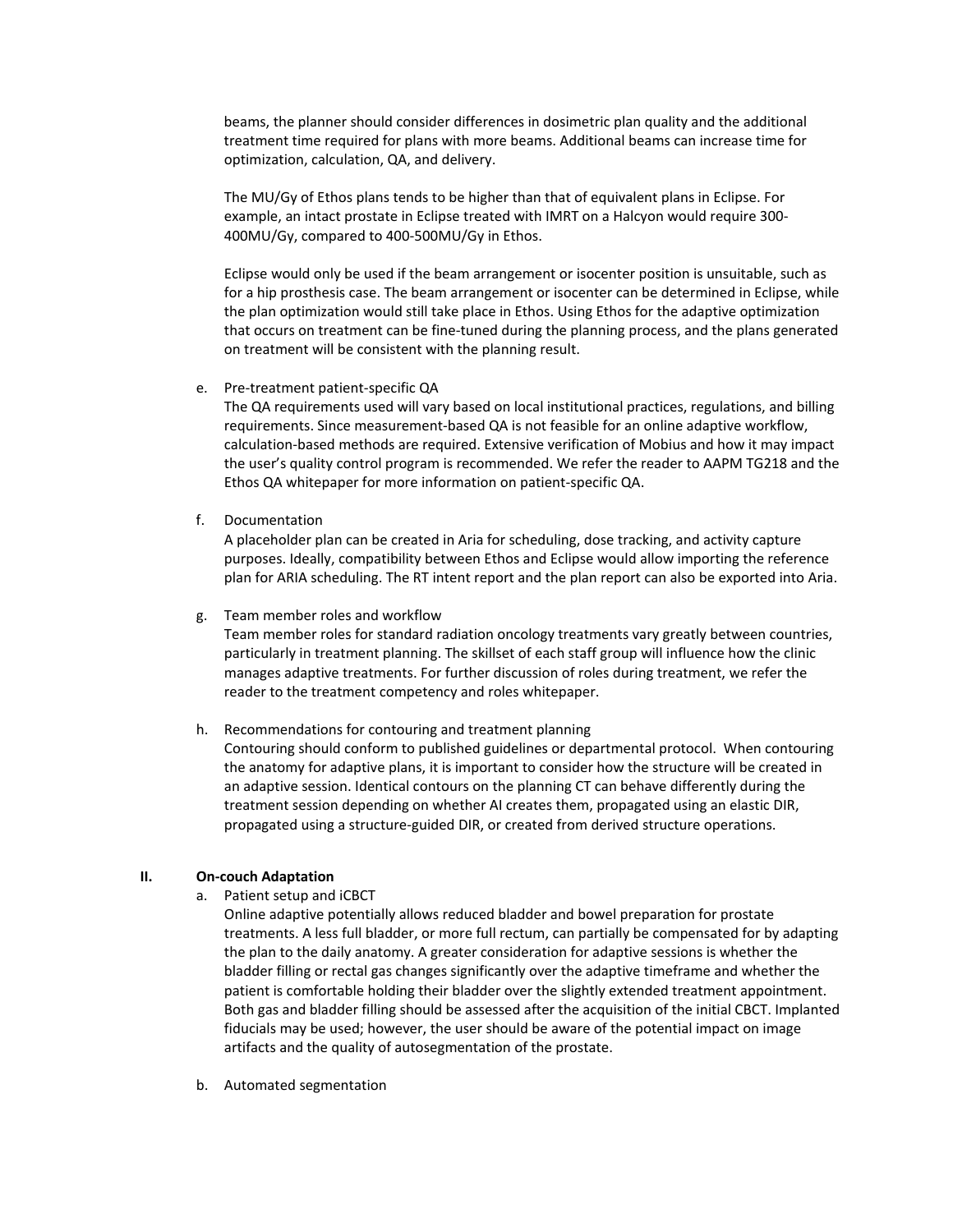Sigmoid colon, bowel bag, and femoral heads are key OARs for this region that are not influencers. A penile bulb can also be considered.

Rectum, Bladder, Prostate ± Seminal Vesicles are used as influencers for prostate cases, Rectum and Bladder are used for prostate bed cases.

When nodes are treated, the bowel can also be added, which is contoured as bowel loops. Since the bowel is not used as an Influencer structure in the pelvis by Ethos, the structure will not impact the generated target. We have found all OARs except bowel were contoured well, with no systematic problems found. Issues with the bowel OAR are the result of a combination of poor AI contouring in the presence of gas, difficulty for users in contouring bowel on the planning image, difficulty for users in interpreting correct contours in the adaptive session, and long adjustment times for correcting incorrect AI structures. For cases with nodes, we recommend using a bowel bag (not an influencer) and removing the bowel influencer.

Users should refer to the treatment competency and roles whitepaper for team member roles and workflow.

c. Contour evaluation and modification

For the majority of fractions, no changes are required to target contours. If consistent errors in target contours are seen, this can indicate a problem with the influencer structures on the planning CT, e.g., inconsistent influencer contouring between planning and treatment. In such cases, it can be beneficial to create a plan revision to address contouring irregularities on the CT image.

We recommend that target contours be created using structure-guided DIR rather than copying geometry from influencers. Two primary justifications for this choice are:

- CTV does not necessarily match the physical prostate due to microscopic invasion
- MR prostate contours are difficult to contour on CBCT

No systematic errors in propagated targets were seen, although larger errors are often observed at the superior/inferior ends of the target volumes.

Evaluation of the targets and non-influencer OARs can typically be done in 1-2 minutes if no changes are needed. However, if editing is required, the time required can exceed 5 minutes.

It should also be noted that any adjustment of contours in the edit contour workspace results in a complete re-optimization of the adaptive plan, which increases the treatment time on the order of 5-10 minutes.

For nodal treatments, the primary contour requiring amendment is the bowel bag. On adaptive treatments, if any loops shift proximally to the nodal CTVs, the bowel contour is edited to include these loops to minimize small bowel toxicity.

The contouring tools in the adaptive workspace include the lasso and brush tools. These tools are ill-suited to adjusting thin concave structures and can result in difficulties adjusting some target volumes.

Documentation of what was done by the treatment team on an adaptive fraction and the reasons is recommended. This has the benefit of acting as a checklist for the treatment team whilst also recording steps performed.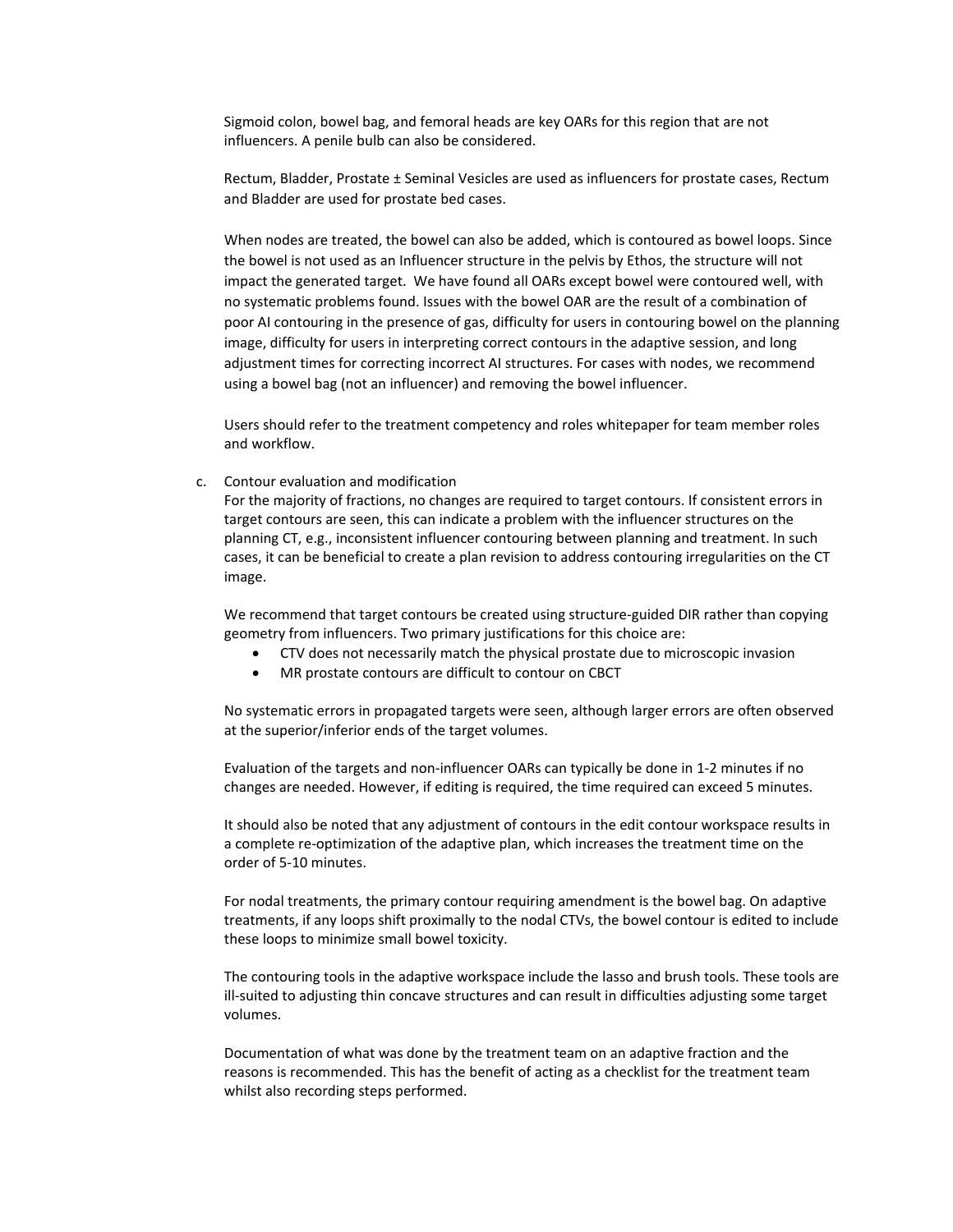In particular, as a minimum, we would suggest checking and recording; whether the CTVs/noninfluencer OARs were edited, whether the synthetic CT is accurate, bladder/rectal doses, which plan was selected, and any comments or reasons for the target editing or plan choice. This documentation can effectively be done using Aria questionnaires or other software.

Users should refer to the treatment competency and roles whitepaper for team member roles and workflow.

Thoroughly check and adjust the influencers to the anatomy of the CBCT. Check that targets are matching planning scan contouring. Visually ensure that any non-influencer OARs are matching the CBCT anatomy. Initial experience indicates that within 3cm of the PTV(s) the user should ensure contours agree with the daily CBCT anatomy within the range of inter-user variability (e.g. 2mm). Further away from the PTV(s), a larger tolerance can be used, as minimal impact on the plan generated has been observed.

d. Plan generation

Ensure contradictory goals do not have the same priority when creating the planning directive. Consider that goals that are not contradictory on the planning CT may become contradictory due to changes in anatomy on a given day. E.g., an OAR moving into a PTV margin.

There are no site-specific QA considerations.

The total adaption time from CBCT beam-on to treatment delivery seen clinically is typically 10- 20 minutes depending on plan complexity and whether nodes are included. Some changes in the bladder can be seen in this timeframe, as well as occasional changes in rectal gas.

Plan selection should be based on the clinical goal results, isodose analysis, and oncologist patient-specific preference. We have not seen significant differences in modulation between scheduled and adaptive plans and do not use this as a plan selection criterion.

The plan that passes more of the clinical goals is predominantly selected for treatment. In practice, differences between plans are often significant, with the adapted plan being chosen in almost all cases (between 90-100% depending on site).

If the scheduled plan is selected, no further QA is required, as this was done as part of the initial plan approval. We refer the reader to the QA whitepaper for further details on the QA process for adaptive plans.

The synthetic CT used for dose calculation also requires QA. This cannot easily be visualized in the adaptive workflow, although a deformed external and deformed high-density structure can be visualized. It is important that these structures are checked against the anatomy in the acquired CBCT to ensure the generated synthetic CT is accurate. If they do not agree, this indicates the density used for adaptive re-optimization is incorrect, and we would recommend selecting the scheduled plan or restarting the adaptive process. The synthetic CT can also be visualized in the Mobius session and session report.

Users should refer to the treatment competency and roles whitepaper for team member roles and workflow.

Generally, the plan that is passing more of the clinical goals should be selected for treatment. Only high priority goals (levels 1 and 2) are shown to the user on treatment to assess the preferred plan without presenting the user unnecessary information. Oncologist input should be considered when both scheduled and adapted plans do not meet high-priority clinical goals. This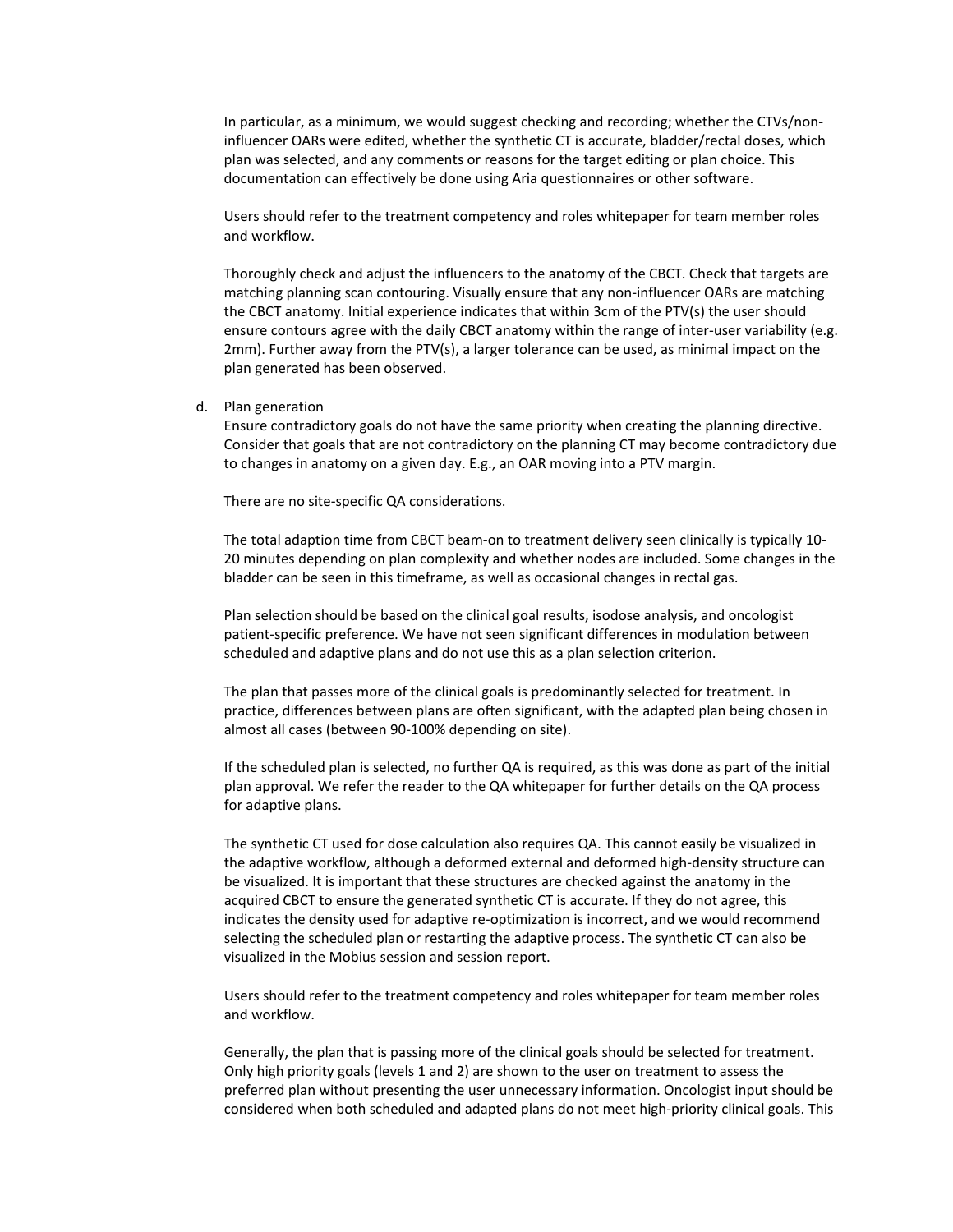does not necessarily require the Oncologist to be present at the console during treatment, but instead could be via documented methods for prioritizing goals when there are multiple failing goals.

### e. Treatment delivery

We recommend the acquisition of a verification image post-adaptive planning. An automatic soft tissue match can then be performed between the initial adaptive CBCT and the second verification CBCT. This ensures the adapted plan remains valid and allows for comparing adapted contours against the current anatomy. The couch is then shifted to account for any motion over the course of the adaptive fraction. Often changes up to 1cm are seen in the superior part of the bladder; however, this rarely makes a significant change to the dose distribution in the prostate region.

The live-view monitoring is not used as it is not designed for this application.

Users should refer to the treatment competency and roles whitepaper for team member roles and workflow.

The treatment delivery time is the same as other modulated deliveries. The beam-on time is typically 2-3 minutes for 7-12 field IMRT plans.

The scheduling and dose tracking of treatment delivery is tracked within Aria using a placeholder plan with a single beam and 1MU. This placeholder plan is manually completed after treatment each day.

#### f. Recommendations for on-couch adaptation

Ensure workflow is optimized to ensure contour edits are minimized wherever possible. Ensure any decisions required within the workflow are pre-thought out and documented (for example, areas of contouring that require particular attention, plan priorities around conflicts, visual dose distribution criteria, Mobius criteria).

#### **III. Treatment monitoring**

## a. Automated dose monitoring

Dose accumulation has not yet been validated; thus, this functionality is not used clinically. Clinical usage of dose accumulation is considered to incur considerable risk due to limitations in DIR algorithms when propagating the dose. Ethos issues alerts if any structure value that should remain constant between reconstructed and propagated doses (like dose max value and mean dose value) exceeds predefined deviation. Thus far, it has been noted that many fractions show a DIR alert indicating problems with the dose accumulation. Furthermore, using structures like PRVs for DIR guidance (if they have goals of priority 1 or 2) should be considered when validating dose accumulation. Those structures do not necessarily track anatomy and may lead to DIR errors.

Regular review of the session dose is advisable to monitor trends in the goals achieved during adaptive sessions.

#### b. Automated structure monitoring

Structure volume changes can be used and are free from potential errors in the dose accumulation step. They allow for the monitoring of unexpected structure volume changes. However, forecast structure alerts have not been implemented into clinical practice yet as they are based on the dose accumulation deformable registration and have not yet been validated.